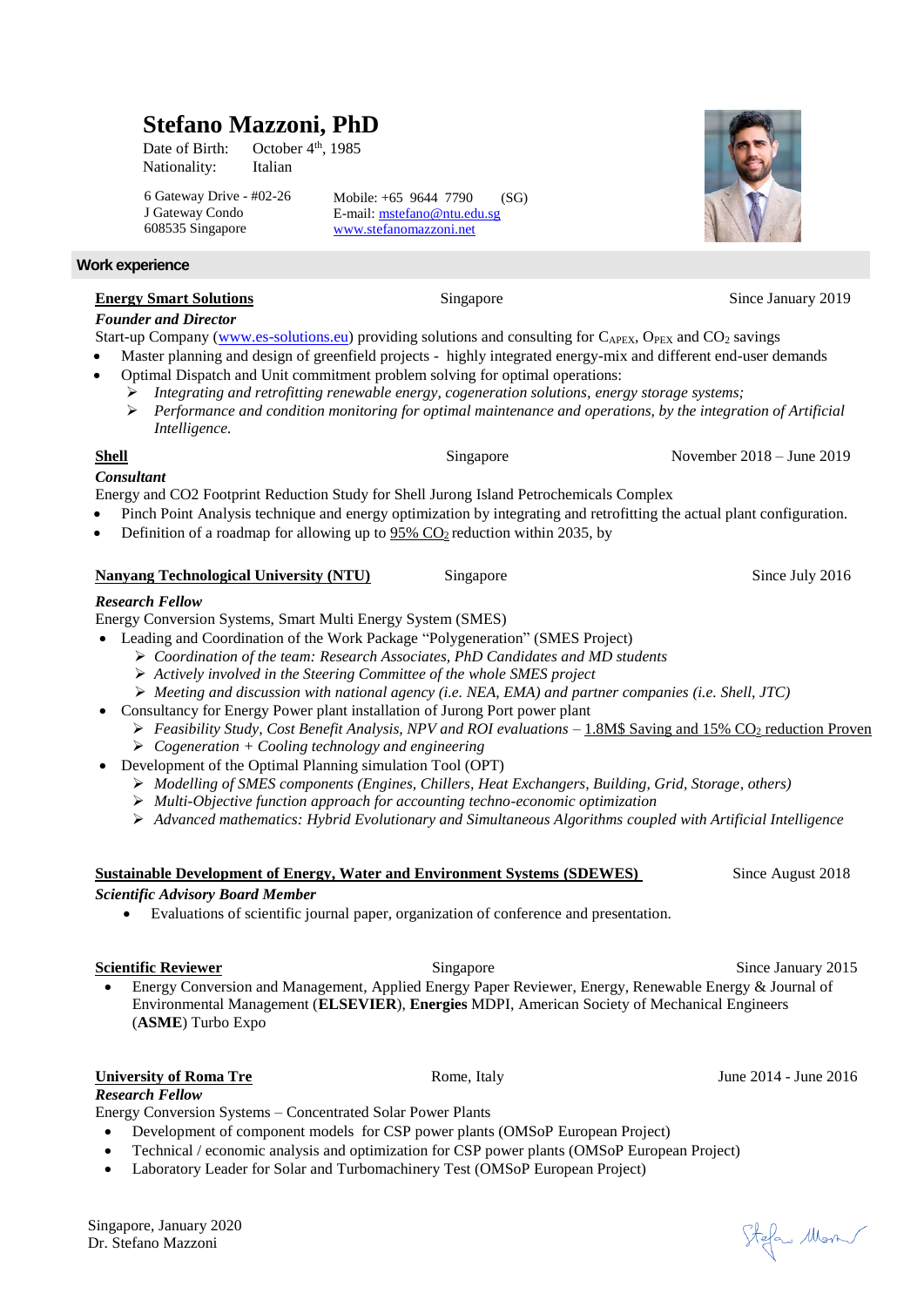# *Contract Professor*

- Steering PhD candidates and MD students
- Thermodynamics and Fluid Dynamics Applied on Machines
- Machines and Energy Conversion Systems
- Member of the Examination Board for Turbomachinery, Fluid Machine and Thermodynamics and Fluid-Dynamics Applied on Machines

| <b>Italian Ministry for University and Research</b><br><b>Project Evaluator</b><br>MIUR-DAAD Joint Mobility Program                                                                                                                                                                                                                                                                                                                          | Rome, Italy    | March 2016                    |
|----------------------------------------------------------------------------------------------------------------------------------------------------------------------------------------------------------------------------------------------------------------------------------------------------------------------------------------------------------------------------------------------------------------------------------------------|----------------|-------------------------------|
| Co. Se. A<br><b>Consultant</b><br><b>Internal Combustion Engine Failure Analysis</b><br>$\bullet$<br>Litigation on the Green Certificate for Power Generation<br>$\bullet$                                                                                                                                                                                                                                                                   | Bologna, Italy | November 2014 - February 2016 |
| <b>University of Roma Tre</b><br>Rome, Italy<br>September $2010 - May 2014$<br><b>Cooperation Contract</b><br>Development of component models for IGCC power plants (H2-IGCC European Project)<br>$\triangleright$ Gasification Isle Simulator (Matching of elementary component models – Transfer Functions)<br>$\triangleright$ Power Isle Simulator (Matching of elementary component models, Turbomachineries and Heat Transfer Devices) |                |                               |
| <b>Education</b>                                                                                                                                                                                                                                                                                                                                                                                                                             |                |                               |
| <b>University of Roma Tre</b><br>PhD at Doctoral School of Industrial and Mechanical Engineering<br>Thesis Title: IGCC Power Plant Simulator: Gas Turbine and Steam Cycle                                                                                                                                                                                                                                                                    | Rome, Italy    | January $2011 -$ June $2014$  |
| <b>Association of Engineering</b><br><b>Certification as Industrial Engineer</b>                                                                                                                                                                                                                                                                                                                                                             | Rome, Italy    | June $2010 -$ October $2010$  |
| <b>University of Roma Tre</b><br>Master degree of Industrial and Mechanical Engineering (110 out of 110 points cum Laude)<br>Thesis Title: Steam Cycle Simulator for Combined Power Plants                                                                                                                                                                                                                                                   | Rome, Italy    | Oct. $2007 - May 2010$        |
| Bachelor of Industrial and Mechanical Engineering (107 out of 110 points)<br>Thesis Title: Emulsions in reciprocating engines                                                                                                                                                                                                                                                                                                                |                | Oct. 2004 - December 2007     |

## **Skills**

# **Technical Skills**

 Energy Conversion Systems, Development / Modelling of power plant component models, Fluid Machines and Turbomachinery, Internal Combustion Engine, Steam Cycles, Solar Power Plants, Heat Transfer Devices, Gas Turbine Cooling, Optimization Techniques, Neural Network, Unit Commitment & Master planning

#### **Computer Skills**

 Programming Fortran 77, Matlab, Python, Neuro Dimension, Aspen Suite, ANSYS, AutoCAD, Microsoft Office Suite, Web Browser, Photoshop Suite, Windows and Mac OS

#### **Personal Skills**

- Team Work, Leading PhD candidates, Master Degree students and technicians, Speaking at conferences
- Awarded as Outstanding Reviewer for Applied Energy International Journal, ELSEVIER.
- Awarded as Distinguished Scientist by Sustainable Development of Energy, Water and Environment Systems

#### **Languages**

- Native speaker: **Italian**
- Professional (spoken/written): **English**

#### **Interest**

• Photography (Professional Level), Travelling, Chess Playing (semi-Pro Level), Sport (Cycling, Soccer, Horse Riding, Swimming, Diving), Cinema, Music and Art

Stefan Mora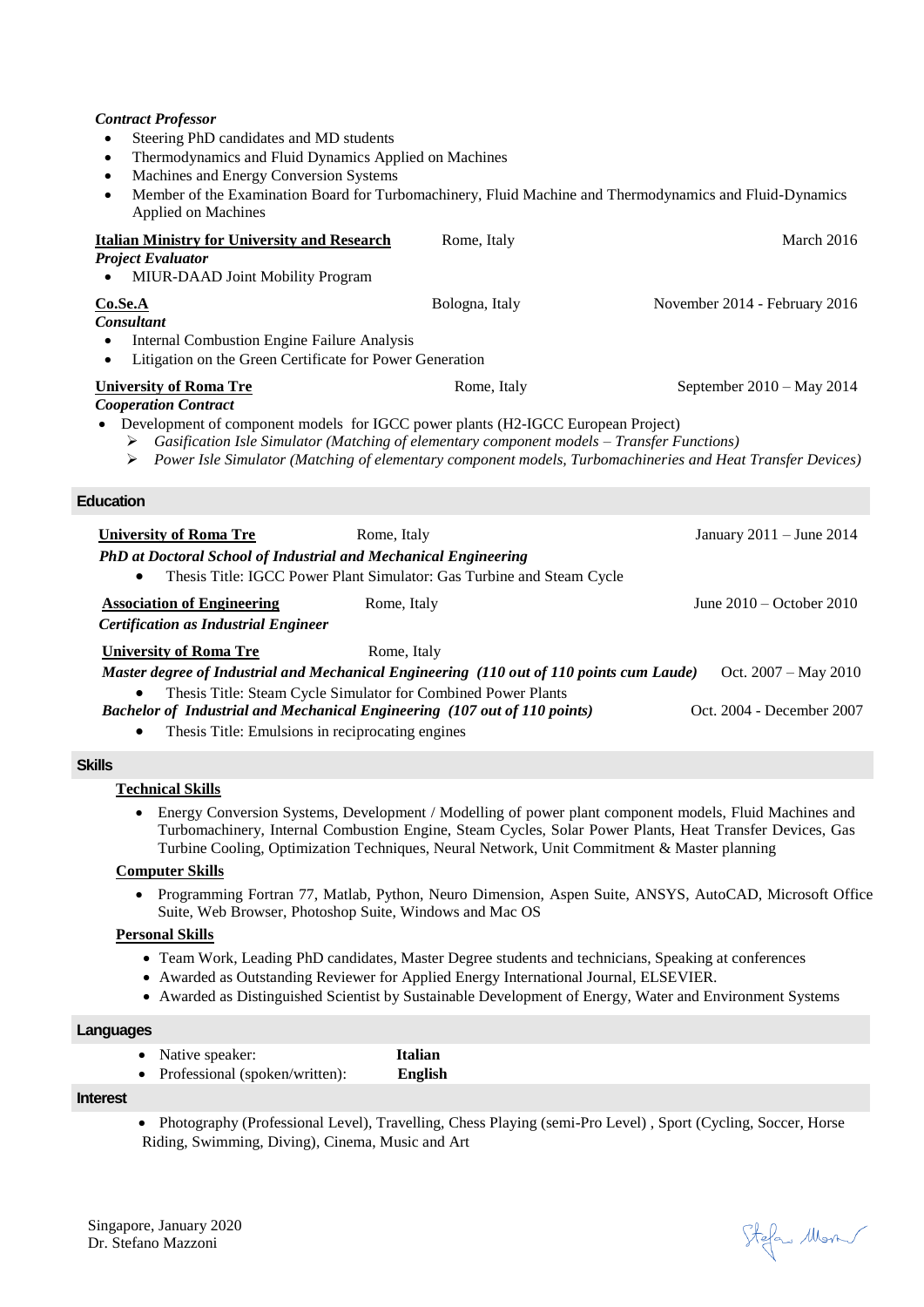#### **Publications**

#### **Papers**

- 1. Baldasso E., Mondejar M.e., Mazzoni S., Romagnoli A., Haglind F.: '*Investigation of the potential uses of liquefiednatural-gas cold energy on board commercial ships*, Energy, (Submitted).
- 2. Mazzoni S., Sze J. Y., Nastasi B., Ooi S., Romagnoli A.: '*Latent Heat Thermal Energy Storage Systems as an option for District Cooling in mixed-used Building Micro-Grids'*, Applied Energy, 2020 (Under Review – Final Revision).
- 3. Rigo-Mariani R., Ooi S., Mazzoni S., Romagnoli A.: '*Comparison of Optimization Frameworks for the Design of a Multi-Energy Microgrid',* Applied Energy, Volume 257, 2020, ISSN 0306-2619, Elsevier
- 4. Mazzoni S., Ooi S., Nastasi B., Romagnoli, A.: '*Energy Storage Technologies as techno-economic parameters for Master-planning and Optimal Dispatch in Smart Multi Energy Systems',* Applied Energy, Volume 254, 2019, ISSN 0306-2619, Elsevier
- 5. Mazzoni S., Ooi S., Desideri U., Comodi G., Romagnoli A.: 'The Role of Multi-Energy Polygeneration Plants in the Otpimization Process of District Cooling & Heating Design and Operation', 14th Conference on Sustainable Development of Energy, Water and Environment System (SDEWES), 01-05 October 2019, Dubrovnik, Croatia.
- 6. Li Z., Xu Y., Fang S., Mazzoni, S.: '*Optimal Placement of Heterogeneous Distributed Generators in a Multi-Energy Microgrid under Uncertainties'*, IET Renewable Power Generation, August 2019.
- 7. Bartolini A., Romagnoli A., Mazzoni S., Comodi G.: '*Influence of users type on costs and primary energy savings potential for decentralized energy systems'*, International Conference on Efficiency, Cost, Optimization, Simulation and Environmental impact of Energy System, ECOS, Wroclaw, June 2019.
- 8. Mazzoni S., Ooi S., Romagnoli A.: '*Cogeneration Power Plants for Smart-District Optimal Operations: CO2 and Primary Energy Savings in a real industrial application'*, Conference: Technologies and Materials for Renewable Energy, Environment and Sustainability (TMREES), 10-12 April 2019, Beirut, Lebanon
- 9. Ji D., Rajoo S., Mazzoni S., Romagnoli, A.: '*Geometry Optimization of Thermoelectric Module: Simulation and Experimental Study'*, Energy Conversion and Management, Volume 195, 2019, Pages 236-243,ISSN 0196-8904
- 10. Mazzoni S., S Ooi, A. Tafone, E. Borri, G. Comodi, A. Romagnoli: '*Liquid Air Energy Storage as a polygeneration system to solve the unit commitment and economic dispatch problems in micro-grids applications'*, Energy Procedia, Volume 158, 2019, Pages 5026-5033
- 11. Ooi, S., Mazzoni, S., Romagnoli, A.: '*Microgrid Application of Polygeneration System Fed by Natural Gas: Effect of Fuel Price on Investment Outlook'*, (2019) 2018 Asian Conference on Energy, Power and Transportation Electrification, ACEPT 2018, art. no. 8610772
- 12. Mazzoni, S., Rajoo, S., Romagnoli, A.: '*A boil-off gas utilization for improved performance of heavy duty gas turbines in combined cycle'*, (2019) Proceedings of the Institution of Mechanical Engineers, Part A: Journal of Power and Energy, 233 (1), pp. 96-110.
- 13. Mazzoni S., Cerri G., Chennaoui L.: '*A Simulation Tool for Concentrated Solar Power based on Micro Gas Turbine Engine'*, Energy Conversion and Management 174 (2018) 844-854, Elsevier.
- 14. Ji, D., Wei, Z., Mazzoni, S., Mengarelli, M., Rajoo, S., Zhao, J., Pou, J., Romagnoli, A.: '*Thermoelectric generation for waste heat recovery: Application of a system level design optimization approach via Taguchi method'*, (2018) Energy Conversion and Management, 172, pp. 507-516.
- 15. Mazzoni S., Ooi S., Romagnoli, A.: '*Application of Electrochemical Energy Storage Technologies as key*  Parameters for Optimal Dispatch in Microgrid', 13<sup>th</sup> Conference on Sustainable Development of Energy, Water and Environment System (SDEWES), 01-04 October 2018, Palermo, Italy.
- 16. Ji D., Rajoo S., Mazzoni S., Romagnoli, A.: '*Simulation and experimental study on geometry optimization of thermoelectric modules'*, 13th Conference on Sustainable Development of Energy, Water and Environment System (SDEWES), 01-04 October 2018, Palermo, Italy.
- 17. Mazzoni S., Ooi S., Tafone A., Borri E, Comodi G, Romagnoli, A.: '*Liquid Air Energy Storage as a polygeneration system to solve the unit commitment and economic dispatch problems in micro-grids applications'*, 10th International Conference on Applied Energy (ICAE2018), 22-25 August 2018, Hong Kong, China.

Stefan Mon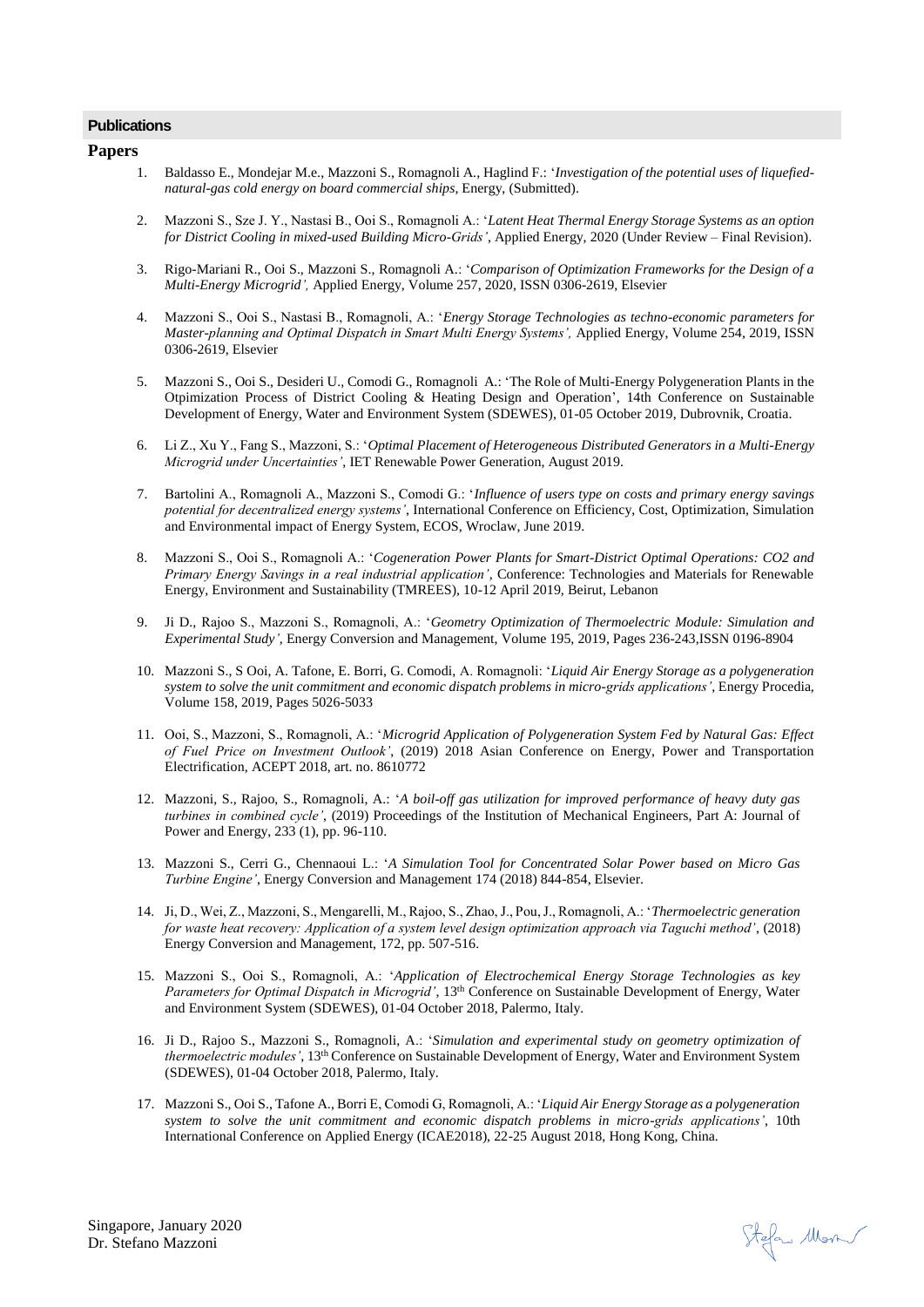- 18. Mazzoni S., Arreola M. J, Romagnoli A.: '*Innovative Organic Rankine arrangements for Water Savings in Waste Heat Recovery Applications,* Energy Procedia, 143 (2017) 361–366, Elsevier.
- 19. Mazzoni S., Cerri G., Chennaoui L, Romagnoli A.:' *A Simulation Tool for Concentrated Solar Power to Power applications based on Micro Gas Turbine engines',* 12th Conference on Sustainable Development of Energy, Water and Environment System (SDEWES), 04-08 October 2017, Dubrovnik, Croatia.
- 20. Mazzoni S., Arreola M. J, Romagnoli A.: '*Innovative Organic Rankine arrangements for Water Savings in Waste Heat Recovery Applications,* World Engineers Summit – Applied Energy Symposium & Forum: Low Carbon Cities & Urban Energy Joint Conference, WES-CUE 2017, 19–21 July 2017, Singapore
- 21. Cerri G., Chennaoui L., Giovannelli A., Mazzoni S.: '*Turbomachinery based Engine: Concurrent Production of Power and Cool used for Sea Water Desalination*, ETN 8th International Gas Turbine Conference: The Future of Gas Turbine Technology 2016, Brussel, Belgium
- 22. Cerri.G, Chennaoui L., Mazzoni S., Pustina L.: '*Power, Cool and Pure Water by an Integrated Turbomachinery Based Innovative GICE Engine with CryoDesalination-a Novel Seawater Desalination Process'*, Energy and Water in the Gulf Cooperation Council Countries EWGCC 2016, 12-14 April 2016, Ras Al Khaimah, UAE - (Poster Session)
- 23. Alavi B., Cerri.G, Chennaoui L., Mazzoni S.: *'Energy Saving by Refrigeration Vapour Compression Plant Power Regeneration'*, Energy and Water in the Gulf Cooperation Council Countries EWGCC 2016, 12-14 April 2016, Ras Al Khaimah, UAE – (Poster Session)
- 24. Cerri G., Chennaoui L., Giovannelli A., Mazzoni S.: '*Model of a Generic 300 MW F Gas Turbine for IGCC*', International Gas Turbine Congress 2015 Tokyo, Japan
- 25. Alavi B., Cerri G., Chennaoui L., Giovannelli A., Mazzoni S.: '*Optimum Turbomachine Selection for Power Regeneration in Vapor Compression Cool Production Plants*, I World Academy of Science, Engineering and Technology International Journal of Mechanical, Aerospace, Industrial and Mechatronics Engineering Vol:9, No:4, 2015
- 26. Alavi B., Cerri G., Chennaoui L., Giovannelli A., Mazzoni S.: '*Optimum Turbomachine Selection for Power Regeneration in Vapor Compression Cool Production Plants'*, ICTE 2015, Marrakech
- 27. Alavi B., Cerri G., Chennaoui L., Mazzoni S.: SASEC 2015, '*Power, Cool and Water Production by Innovative Cycles Fed by Solar Energy'*, Third Southern African Solar Energy Conference SASEC, South Africa May,11-13, 2015 (**Awarded as the best paper of the conference)**
- 28. Alavi B., Cerri G., Chennaoui L., Giovannelli A., Mazzoni S.: SEEP 2014, *'MGT Cycles for Solar Dish Applications*', Proceedings of SEEP 2014, 23-25 November 2014, Dubai
- 29. Cerri G., Chennaoui l., Giovannelli A., Mazzoni S: '*Expander Models for a Generic 300 MW F Class Gas Turbine for IGCC*', ASME TurboExpo 2014, Dusseldorf, DE June 16-20 , 2014
- 30. Cerri G., Mazzoni S., Salvini C.: Asme 2013 '*Steam Cycle Simulator for CHP Plants*', ASME TurboExpo 2013, San Antonio Convention Center,, San Antonio, Texas, Usa,June 3-7, 2013
- 31. Mansouri Majoumerd M., Brehaus P., Smrekar J., Assadi M., Basilicata C., Mazzoni S., Chennaoui L., Cerri G.,"*Impact of fuel flexibility needs on a selected GT performance in IGCC application*", ASME TurboExpo 2012, Copenhagen, Denmark, June 11–15, 2012.

#### **Technical Reports**

- 32. Cerri G, Mazzoni S., '*MS16 – Dish-MGT Plant Simulator developed'*, OMSoP Milestone MS16, Roma Tre University, Department of engineering, 2016
- 33. Cerri G, Mazzoni S., '*MS15 - Selected Plant Techno-Economic Plant Arrangements'*, OMSoP Milestone MS15, Roma Tre University, Department of engineering, 2015
- 34. Cerri G. et Al., '*Report on Short Term Storage Testing and Evaluation'*, OMSoP Deliverable 1.2, Roma Tre University, Department of engineering, 2015
- 35. Cerri G. et Al., '*Optimum Plant Operating Maps and Control Policies'*, H2-IGCC Deliverable 4.2.4, Roma Tre University, Department of engineering, 2014

Singapore, January 2020 Dr. Stefano Mazzoni

Stefan Mon